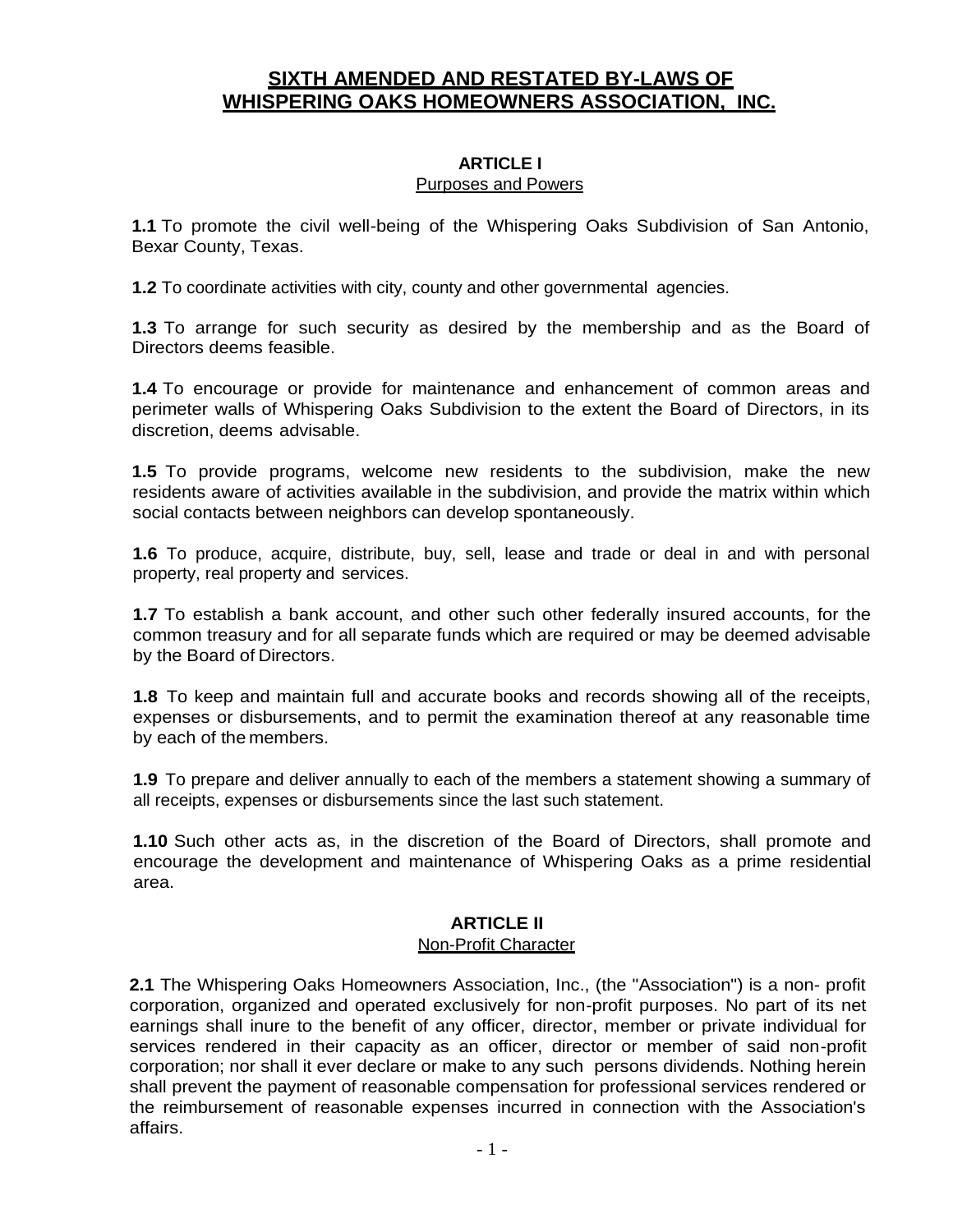#### **ARTICLE Ill** Membership

**3.1** Membership shall consist of all owners or residents of residence lots in the Whispering Oaks Subdivision, Bexar County, Texas, who have applied for membership, paid the required dues and fees, and have been admitted to the membership by the Board of Directors.

**3.2** Each applicant for membership in the Association shall accompany with such application for membership, the applicable membership dues, as determined by the Board of Directors. **(amended in1987)**

**3.3** The annual membership dues shall accrue at the start of each fiscal year on October 1. Dues shall be submitted either in equal consecutive monthly payments or as a one-time payment in the first month of annual membership. A convenience surcharge not to exceed 10% may be added to any monthly payment to offset processing costs. **(amended in 1987; 2008; 2020)** 

**3.4** When any member shall be in default in the payment of dues for a period of thirty (30) days from the date which such dues become payable, his or her membership will thereupon be terminated until such dues are paid and membership restored by the Board of Directors. **(amended in 2004)**

**3.5** The initial and annual dues of the Association may be raised or lowered by the twothirds (2/3) vote of those members present at the annual or at a specially called meeting for which notice is given and for which a quorum is present, either in person or by proxy. **(amended in 1987; 2004; 2008)**

**3.6** Each member in good standing shall be entitled to one vote on all matters presented before the general membership. There shall be only one owner-member per residence lot owned in the Whispering Oaks Subdivision, however in instances where the property owner does not occupy said residence, one non-owner resident from such a property may become a member, potentially in addition. All members, including those who pay via monthly installments, must have submitted not less than the equivalent of twelve (12) consecutive months of membership dues preceding the meeting or ballot for any vote. **(amended in 2004; 2008; 2020)**

**3.7** Except as otherwise provided by Statute, the Articles of Incorporation, or these Bylaws, the number, qualification, rights, privileges, dues, fees, responsibilities, term of membership, and provisions governing withdrawal and expulsion of members shall be established by resolution of the Board of Directors.

**3.8** Unless otherwise provided by Statute, the Articles of Incorporation, or these By- laws, the right to vote as a member, and the right, title and interest of members of any class in and to the Association, and its properties and franchises shall be divested upon termination of membership. **(amended in 2008)**

**3.9** Membership shall terminate by death, resignation, sale of lot for which membership certificate is issued, or by expulsion.

**3.10** The Board of Directors may from time to time prescribe the form and contents of any certificates of membership which the corporation may decide to issue.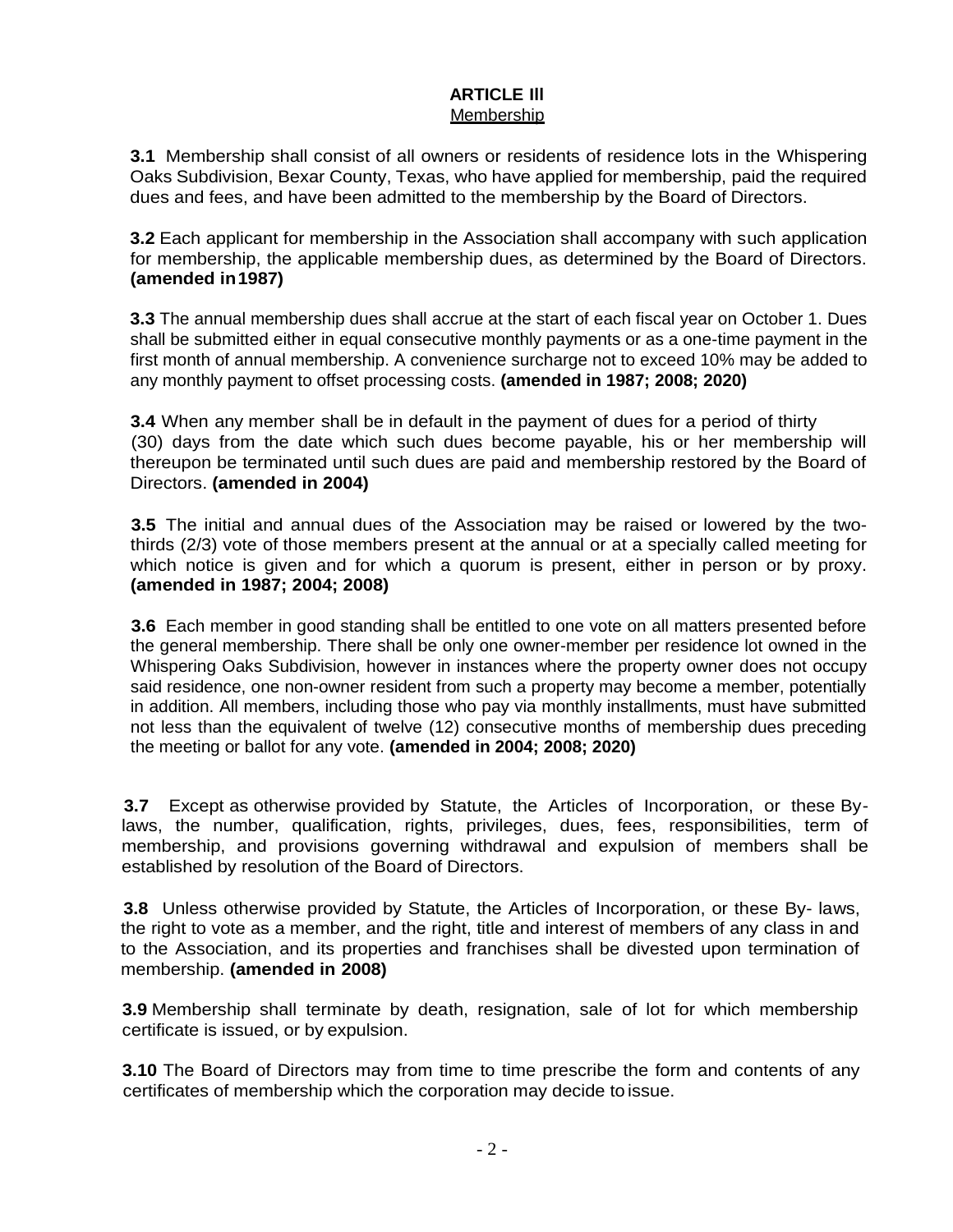#### **ARTICLE IV** Meetings of Members

**4.1** The annual meetings of active members shall be held on any Sunday in September as may be designated by the Board of Directors, in each year, for the purposes of electing Directors and acting upon such other business that may be properly brought before the meeting. **(amended in 1987)**

**4.2** Annual meetings shall be held at such place as the Board of Directors designates by written notice to the members.

**4.3** Notice of meetings shall be in writing specifying the time, place and purpose of such meeting, signed by the President, Vice President, Secretary or other person or persons calling it. Such notice may be delivered to each active member entitled to vote, or by placing such notifications conspicuously throughout the Whispering Oaks Subdivision. Such notice shall be given not less than ten (10) days nor more than forty (40) days before the meeting.

**4.4** At each annual meeting the Directors shall cause to be presented a report verified by the President, Treasurer and by majority of the Board of Directors,

**4.5** Members shall have one vote for each residence lot owned or occupied by them in the Subdivision and for which a separate dues payment has been made for each such lot. Nominations for Directors are submitted by the then Board of Directors and by any member submitting, in writing, a nomination to the Secretary not less than five (5) days before the annual meeting. With the affirmative vote of two-thirds (2/3) of the members present, nominations for Directors may also be made by members at the meeting called therefore. **(amended in 1987; 2004; 2008)**

**4.6** When a membership is held in the name of more than one person, only one vote may be cast by virtue thereof in any election or upon any issue. **(amended in 2008)**

**4.7** Each dues-paid member may vote in person, or by proxy. **(amended in 2008)**

**4.8** In elections of Directors, voting may be either by ballot or viva voce.

**4.9** Unless otherwise provided by Statute, the Articles of Incorporation or these By-laws, five percent (5%) of the active membership present in person or by written proxy shall constitute a quorum for the annual or any special meeting of members. If the required quorum is not forthcoming at any such meeting, another meeting may be called with proper notice and the required quorum at such subsequent meeting shall be two-thirds (2/3) of the required quorum at the preceding attempted meeting. **(amended in 1987; 2008)**

**4.10** The Board of Directors may call a special meeting of members upon their own motion and must call a special meeting of members upon receipt of a petition requesting such meeting bearing signatures of not less than ten percent (10%) of the active membership of the Association. No business shall be transacted at a special meeting except as stated in the notice unless by consent of four-fifths (4/5) of the members present, either in person or by proxy.

**4.11** Each Proxy must be executed in writing by a member entitled to vote or by his duly authorized attorney in fact. Every proxy shall be revocable at the pleasure of the person executing it, or of his personal representative orassigns.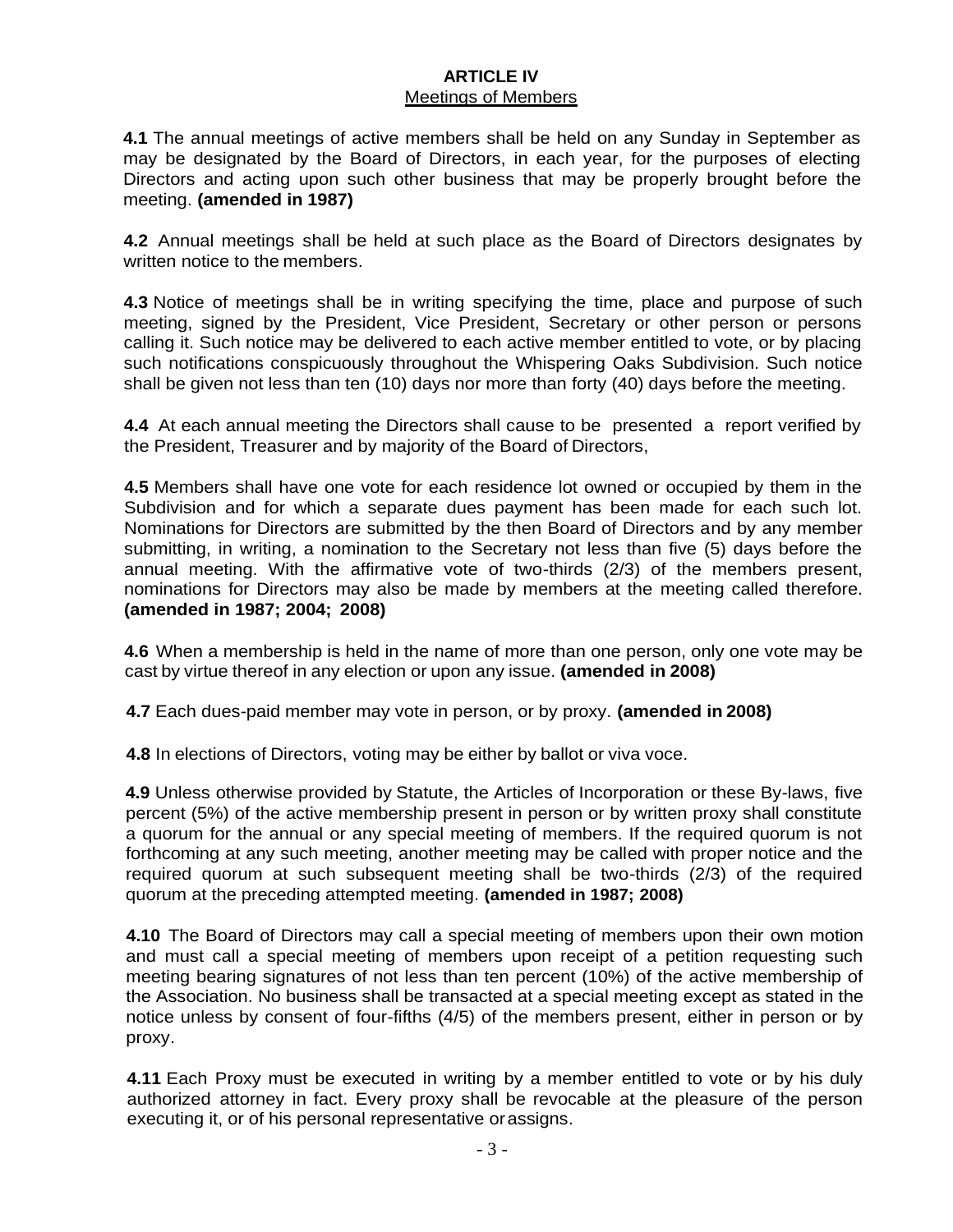#### **ARTICLE V** Board of Directors

**5.1** The property and business of the Association shall be managed by its Board of Directors consisting of not less than five (5) nor more than fifteen (15) members, all of whom shall be of legal age, residents of the Whispering Oaks Subdivision, Bexar County, Texas, and members in good standing of the Association. Directors must abstain from Board votes which are likely to affect their property significantly disproportionate versus an average property. Directors are prohibited from serving concurrently on the board of the Whispering Oaks Swim & Tennis Club or its affiliates. **(amended in 1987; 2004, 2021)**

**5.2** The Board will endeavor to keep a balanced, staggered Board membership with approximately half of the Board standing for election or reelection each year. Each Director coming up for election or reelection shall be elected for a two-year term. **(amended in 2008)**

**5.3** All Directors shall take office on the date of theirelection.

**5.4** A majority of Directors then acting, but, in no event less than one-third (1/3) of the then authorized number of Directors, shall constitute a quorum for the transaction of business. If, at any meeting, less than a quorum be present, a majority of those present may adjourn the meeting. **(amended in 2004)**

**5.5** In case one or more vacancies shall occur in the Board of Directors by reason of death, resignation or otherwise, except as otherwise provided in the case of vacancy or vacancies occurring by reason of removal by the active members, a majority of the remaining Directors although less than a quorum, may elect a successor or successors for the unexpired term or terms.

**5.6** Any member may serve on the Board of Directors for a two year term, provided that such member has been a resident of Whispering Oaks for one year and a member of the Whispering Oaks Homeowners Association for one year, or if less than a year, must be a homeowner of record, preceding their serving on the Board. **(amended in 2008; 2014)**

**5.7** Directors may be elected to consecutive terms.

## **ARTICLE VI**

#### Meetings of Directors

**6.1** The Board of Directors shall hold an annual meeting in September of each year and shall meet at such other times and places as may from time to time be fixed by resolution of the Board of Directors, or as may be specified in notice of meeting to said Directors by the President or Secretary of the Association. **(amended in 1987)**

**6.2** Such meetings may be held at any time by the call of the President or any three (3) Directors by oral or written notice given or sent to each Director not less than two (2) days before such meeting.

**6.3** A meeting of the Board of Directors may be held without notice immediately after the annual meeting of active members at the same place.

**6.4** Regular meetings of the Board of Directors which achieve quorum shall occur not less than quarterly, and if failing to do so, the Board shall promptly call a meeting of the general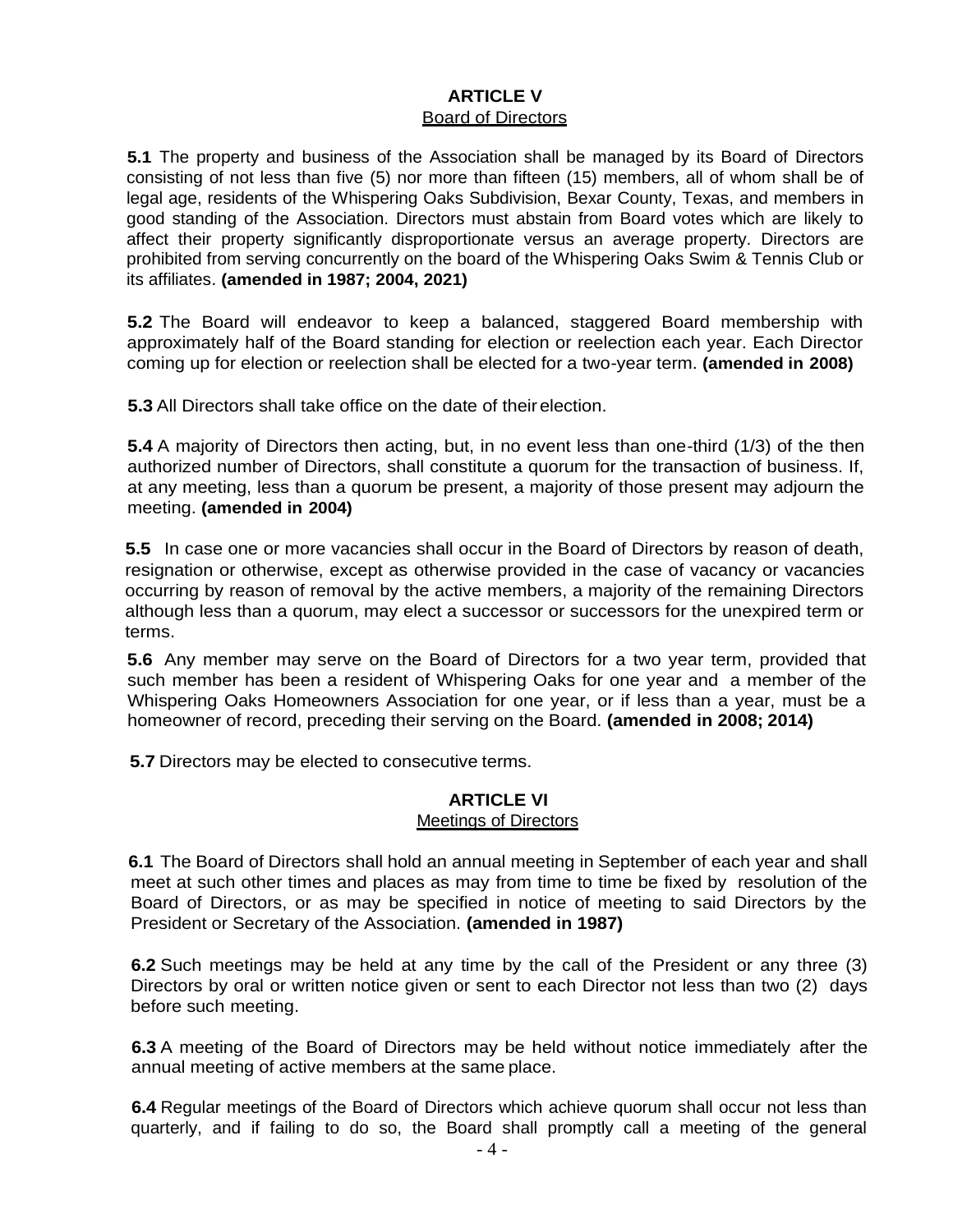membership to allow re-evaluation of the Organization's leadership in accordance with Section 6.8. The Board shall reasonably notify the general membership of the location and time of its regular meetings. Additional non-regular meetings of the Board of Directors may be held at other times without notice if all Directors are present or if participation of Director(s) has been waived in writing beforehand. **(amended in 2021)**

**6.5** Virtual participation by Directors in regular and non-regular meetings is allowed to achieve quorum. Directors not in attendance at a duly called meeting that achieves quorum may authorize another Director of their choosing to cast select ballots on their behalf via proxy. Notice of each said proxy must be provided to the Board President in writing prior to the respective ballot and specify the initiative for which the proxy vote is being cast. **(amended in 2021)**

**6.6** The Board of Directors may, in its discretion, by affirmative vote of a majority of the entire Board of Directors, appoint committees, including an Executive Committee which shall have and may exercise such powers as shall be conferred or authorized by the resolution appointing them. The Executive Committee shall be composed of Directors and shall consist of two or more members. Said Committee, if composed of two members, or a majority of said Committee if composed of more than two members, may determine its action and fix the time and place of its meeting unless the Board of Directors shall otherwise provide, The Board of Directors shall have the power at any time to fill vacancies and change the membership of, or to discharge any such committee.

**6.7** The Board of Directors, in its discretion, at any meeting where a quorum is present, by affirmative vote of majority of those directors present at any meeting, may authorize the President to appoint Committees other than the Executive Committee, which shall have such powers and take such action as the Board of Directors shall direct. Such committees shall report directly to the Board of Directors and shall act only through such authority as is vested in such Committees by the Board. Such Committees may or may not consist of one or more Directors, but must be composed of members in good standing of the Association. **(amended in 1987)**

**6.8** At any annual meeting or specially called meeting of the members, duly called as provided in these By-laws, any Director or Directors, may, by the affirmative vote of more than fifty percent (50%) of all the active members entitled to vote for the election of Directors, be removed from office, either with or without, cause, and his or her successor or their successors may be elected by majority vote at such meeting or the remaining directors may, to the extent vacancies are not filled by said election, fill any vacancy or vacancies created by such removal.

**6.9** The Board of Directors may suspend the Board participation and all related Board privileges of any Director whose participation is determined to be of concern by a vote of two-thirds (2/3) of all other Directors. Each suspension may not exceed six (6) months. **(added in 2021)**

#### **ARTICLE VII Officers and Terms**

**7.1** The Board of Directors, as soon practicable after the annual meeting of members, shall elect a President, one or more Vice-Presidents, a Secretary and a Treasurer, and from time to time may appoint Assistant Secretaries, Assistant Treasurers, such other officers, agents and employees as it may deem proper. The office of Secretary and Treasurer may be held by the same person. All officers shall be chosen from among the Directors.

**7.2** Officers shall serve a term of one year and thereafter until their successors are elected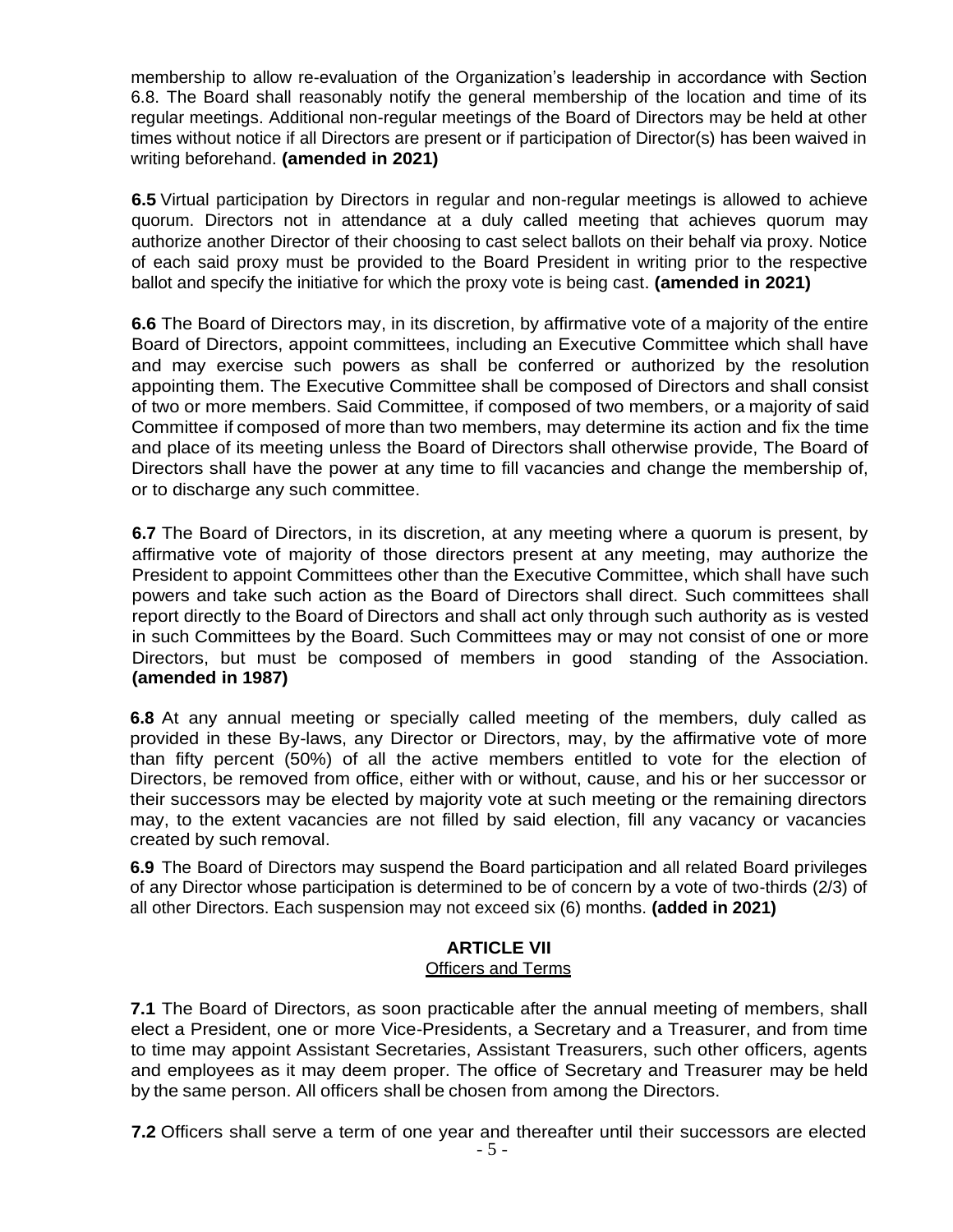and qualified.

**7.3** Officers may be elected to consecutive terms.

**7.4** Officers may be removed from office either with or without cause at any time by a vote of two-thirds (2/3) of the members of the Board of Directors then in office. A vacancy in any office arising from any cause may be filled for the unexpired portion of the term by the Board ofDirectors.

**7.5** The President shall be the Chief Executive Officer and shall preside at meetings of the Board of Directors, the Executive Committee (if any), and the annual and special meetings of members. The President shall see that all orders and resolutions of the Board are carried into effect. In the absence of the President, the next ranking officer present shall assume the authority and duties of the President. **(amended in 2004)**

**7.6** The Secretary shall compile and keep up to date a complete list of members and their addresses. Such lists shall be open to inspection by members or other persons lawfully entitled to inspect the same, during reasonable times. The Secretary shall keep minutes of the proceedings of the Board and of the annual or any special meeting of members. **(amended in 2008)**

**7.7** The Treasurer shall keep correct and complete books and records of accounts and shall make such reports as the Board shall require. The Treasurer shall insure all financial documents required by law, including but not limited to tax documents and non-profit registrations, are filed in a timely manner and notify the President if failing to do so. The Treasurer shall provide complete and current records in a timely manner to his or her immediate successor appointed by the Board of Directors. **(amended in 2021)**

**7.8** In general, the officers shall have such authority and duties as are given by these Bylaws and as the Board shall from time to time determine.

#### **ARTICLE VIII**

#### Fiscal Year

**8.1** The fiscal year of the Association shall begin on or about the 1st day of October of each year, and shall end on the last day of September next following, unless otherwise determined by the Board of Directors. **(amended in 1987)**

#### **ARTICLE IX** Corporate Seal

**9.1** The Association shall have no corporate seal.

# **ARTICLE X**

#### **Finances**

**10.1** The Association shall be authorized to raise funds by dues, solicitations, benefits, and other legitimate methods. The funds shall be expended only in furtherance of the Association's purposes. Deposits shall be maintained at such banks as the Board shall determine.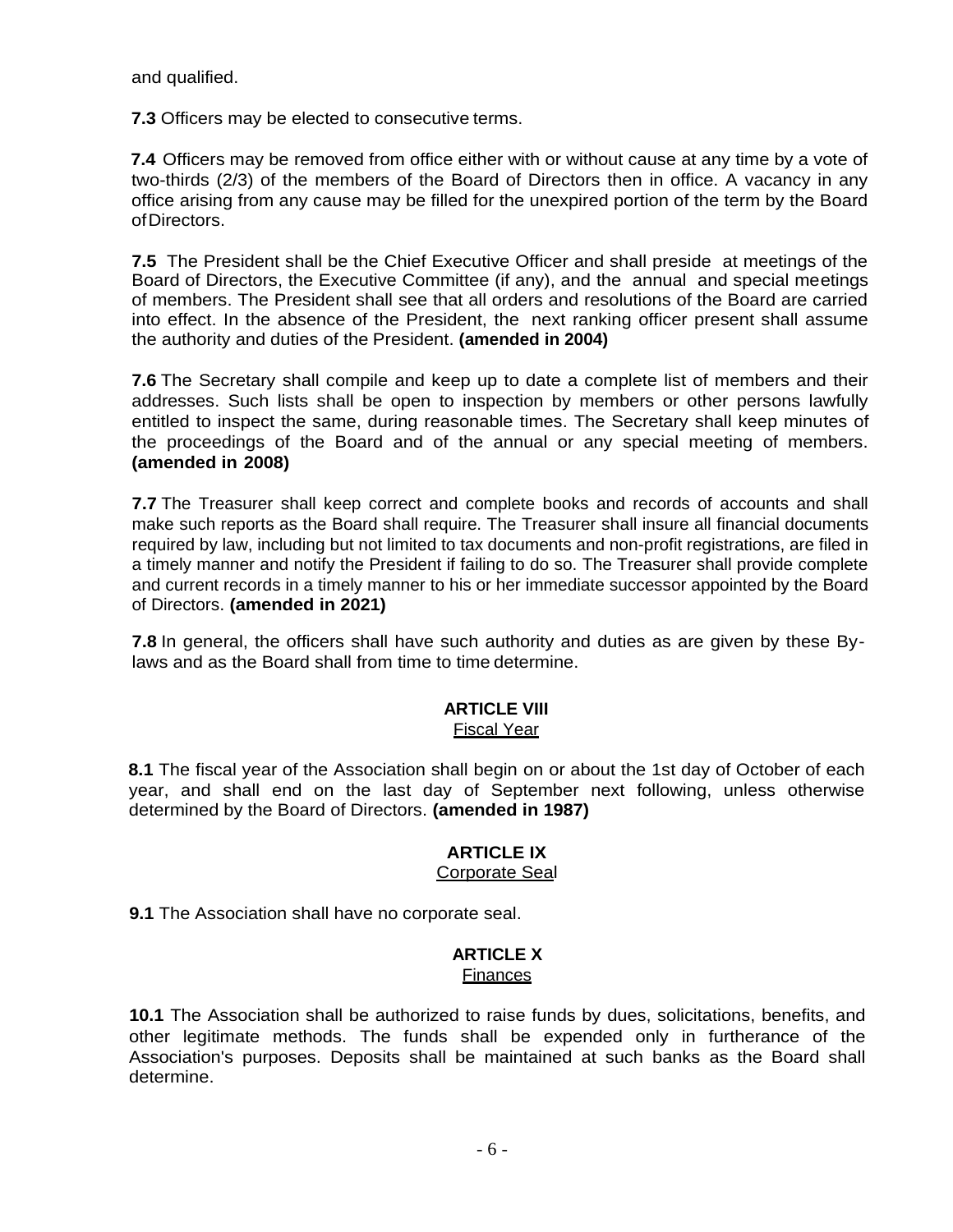#### **ARTICLE XI** Indemnification

**11.1** The corporation shall indemnify the Directors, and the officers, their heirs, their executors and administrators, against all loss, costs and expenses, including attorney's fees, reasonably incurred by such Director or Officer in connection with any action, suit or proceeding to which he or she may be made a party by reason of his or her being or having been a Director or Officer of the Association, except as to matters which he or she shall be finally adjudged in such action, suit or proceeding, to be liable for gross negligence or willful misconduct. The foregoing right shall not be exclusive of other rights which such Director or Officer may be entitled. All liability, loss, costs and expenses incurred or suffered by the Association by reason or arising out of, or in connection with the foregoing indemnification provision, shall be treated and handled by the Association as a common expense.

#### **ARTICLE XII**

#### Expenditures and Limited Authority to Borrow Funds

**12.1** The fiscal year of the Association shall begin on or about the 1st day of October of each year, and shall end on the last day of September next following, unless otherwise determined by the Board of Directors. **(amended in 1987)**

**12.2** At the annual meeting at which a quorum is present in person or by written proxy, the Board of Directors may be authorized by majority vote of the members to borrow money to finance a specific capital improvement or project. **(amended in 2008, 2015)**

## **ARTICLE XIII**

#### Execution of Instruments

**13.1** The persons who shall be authorized to execute any and all instruments, conveyances or enter into contracts on behalf of the Association shall be the President and Secretary of the Association, or such other persons as the Board of Directors may from time to time designate.

## **ARTICLE XIV**

#### Waiver of Notice

**14.1** Whenever any notice is required to be given to any person, a waiver thereof in writing signed by such person, whether before or after the time stated therein, shall be equivalent to giving of such notice.

# **ARTICLE XV**

### **Resignation**

**15.1** Any Director, Officer or committee member may resign by giving notice in writing to the President or the Secretary.

#### **ARTICLE XVI**

#### Power of Members and Directors to Amend By-laws

**16.1** The By-laws of this corporation may be amended, repealed, or added to, or new By-laws may be adopted the two-thirds (2/3) vote of a quorum of members at the annual or any special meeting called and for which notice is given according to these By-laws; PROVIDED, HOWEVER, that Article XI of the By-Laws herein cannot be rescinded or repealed. **(amended**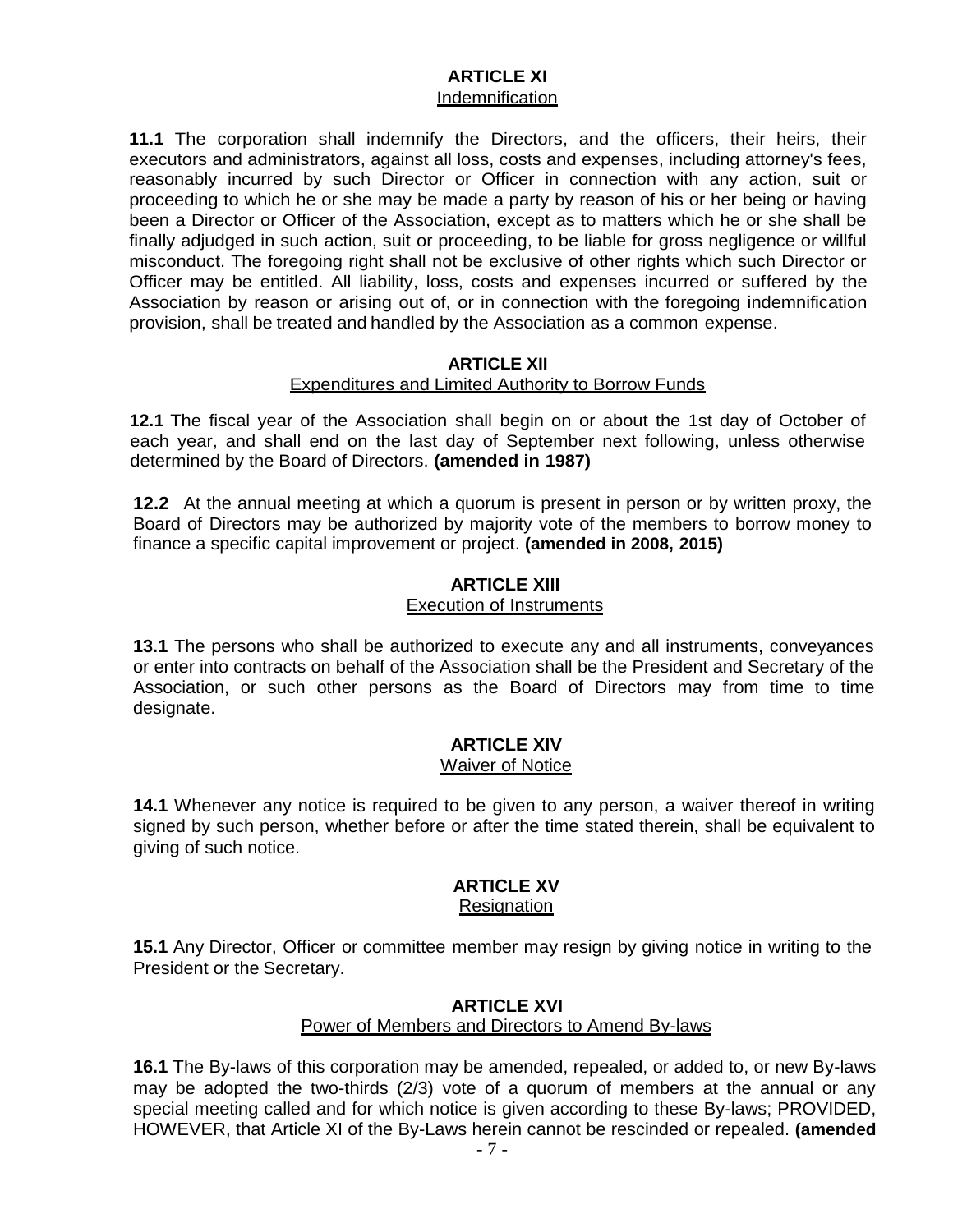#### **ARTICLE XVII Dissolution**

**17.1** Upon dissolution of the corporation, its assets, both real and personal, shall be dedicated to an appropriate public agency to be devoted to purposes as nearly as practicable the same as those to which they were required to be devoted by the corporation. In the event that such dedication is refused acceptance, such assets shall be granted, conveyed and assigned to any non-profit corporation, association, trust or other organization to be devoted to purposes and uses that most clearly reflect the purposes and uses to which they were required to be devoted by the corporation.

The foregoing Sixth Amended and Restated Bylaws of the Whispering Oaks Homeowners Association, Inc. were initially adopted by the Directors of said corporation in 1975 and most recently revised and adopted at the Annual Membership Meeting of the Association held on September 19, 2021.

Simon Esparza, President 9/30/21

Evita Morin, Secretary 9/30/21